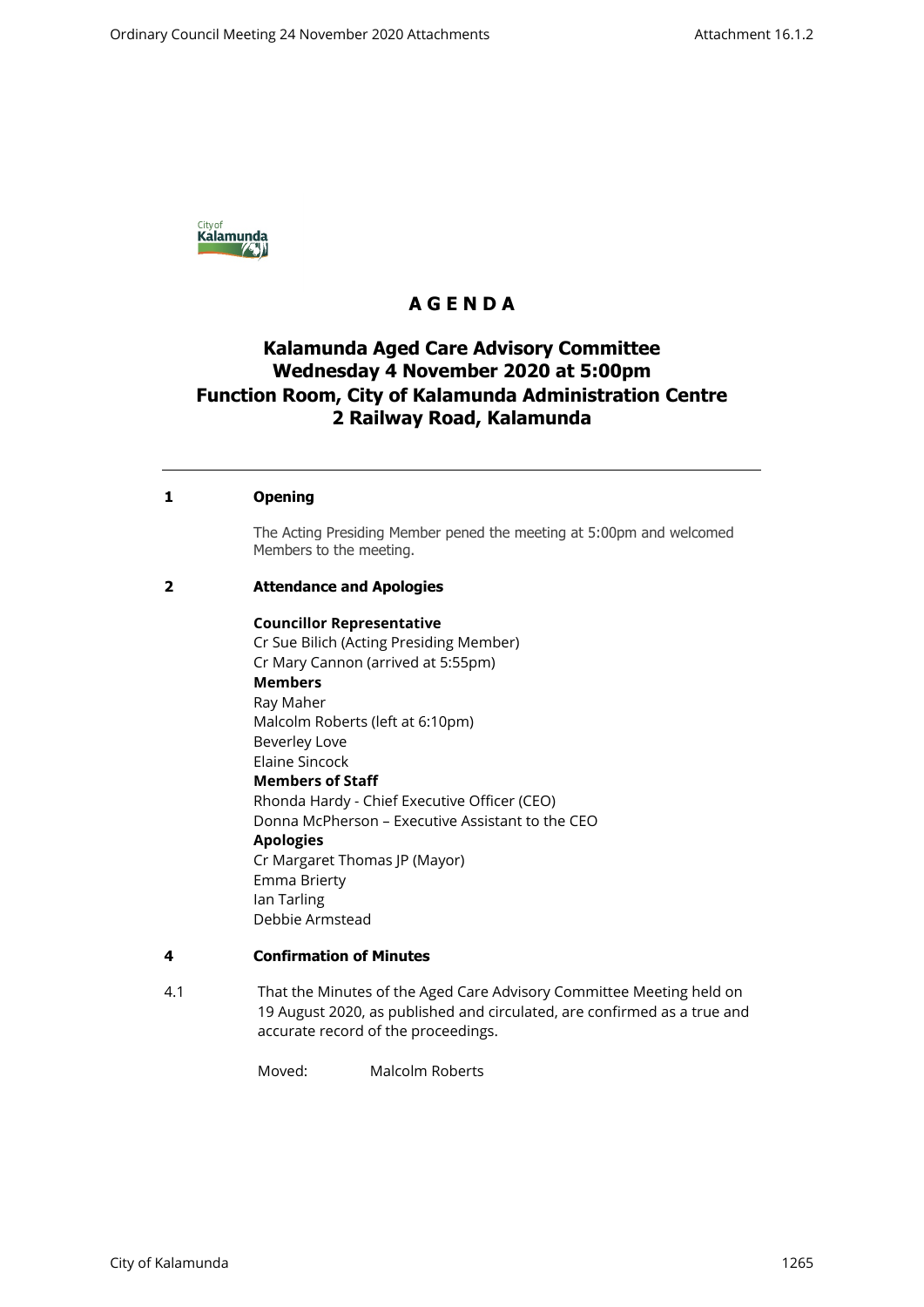Kalamunda Aged Care Advisory Committee Meeting 4 November 2020

Seconded: Elaine Sincock

CARRIED

- **5 Disclosure of Interests**
- 5.1 Nil.
- **6 Correspondence**
- 6.1 Nil.
- **7 Questions or Deputations**
- 7.1 Nil.
- **8 Presentations**
- 8.1 Nil.
- **9 Reports from City of Kalamunda**
- 9.1 Nil.
- **10 General Business**
- 10.1 Cambridge Reserve Concept Plan Consultation

The meeting discussed the consultation and agreed to again encourage members of their networks to the complete a survey prior to the closing date of Friday 9 November 2020.

### 10.2 Strategic Community Plan Review

Reviewing the City of Kalamunda Strategic Community Plan (the Plan) is important to track the City 's progress against the plan, identify where we can improve and plan our priorities for the future.

The Strategic Community Plan is the highest-level plan that the City will prepare. The plan documents the community's vision, outcomes, and priorities over a 10-year period. The plan is required to undergo a desktop review every two years, and a major consultative review every four (4) years.

We want to create multiple conversations with as many people in our community, so we can identify the vision for what the future City could look like.

City of Kalamunda 2